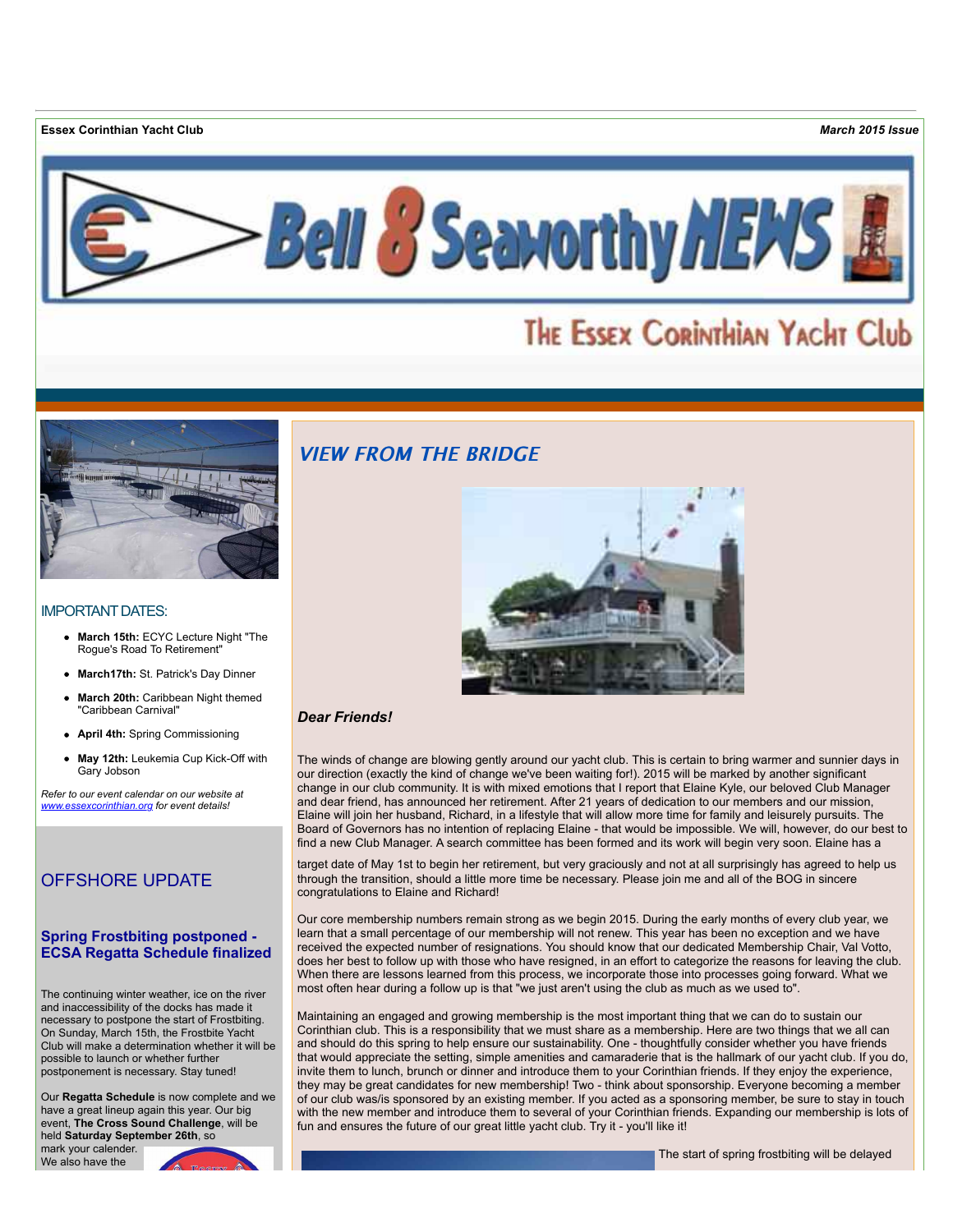**12-Meter-Challenge in Newport on June 6th**, and the **Leukemia Cup Regatta August 29th,** to name but a few. Our complete list of events will be posted soon.



And remember, our **Spring Commissioning** is on April 4th. We are off to a great start!

# **Steve Rodstrom** *Vice Commodore*

*Email: [vicecommodore@essexcorinthian.org](mailto:vicecommodore@essexcorinthian.org)*



### *ECYC Fleet Captain's Update*

#### **2015 Dingy Rack**

Please register your dingy if you plan to store it in the ECYC racks. Unregistered craft will be removed. Please contact Bob Robinson to register if you have one of the boats in the rack now or wish to add your dinghy. Space is limited.

**2015 Spring Frostbiting Schedule**

As mentioned above, the FBYC is considering

options for further postponement of the launch of Spring Frostbiting. We will contact you as soon as we hear details.

### **Bob Robinson**

*Fleet Captain* Email: fleetcaptain@essexcorinthian.org



# *ON-SHORE & HOUSE*

*The house looks great, the galley is humming, and our event calendar is busy, busy, busy!*

Our winter maintenance efforts paid off, the clubhouse looks great, and people have commented on how clean and sparkly everything is.Thanks again to our many volunteers! A special shout out to Steve Rodstrom who spent hours polishing the brass plaques... you can thank him when you are blinded by their reflections!

Events, events, events... if you have been to the dining room lately, to enjoy some of CCC's new menus, you may have seen the notice board with a plethora of upcoming events. Join a bunch of fun-loving ECYCers at the Privateers' Bash held this weekend (Sat, March 14th) by our friends at the Connecticut River Museum, and don't miss our first speaker, ECYC member George Rider, on Sunday, March 15th, at the club. Enjoy a special St. Patrick's Day Dinner on



The start of spring frostbiting will be delayed for at least a few more weeks, as this remarkable winter's havoc will have to be remedied all along the waterfront in Essex Harbor before boats can be launched. If you happen to be in the business of snow plowing or pile driving, this was/is your year. Our heartiest may be delayed in their return to the water, but that has not stopped our Fleet Captain and Race Committee from beginning preparations for the many events we'll enjoy this year. We are working with Brewers to improve our docking arrangements for the Ideal 18s while also improving the dingy dock space. Stay tuned for more information regarding a new team format race between ECYC and EYC in the Ideal 18s, to be held in

September. Our Race Committee is getting organized under the leadership of Priscilla Robinson and our club had three more of our members attend the One Day Race Management Seminar to improve their knowledge and capabilities in club-level sailboat race organization and management.

In the galley, Monique, Chef Ed and the CCC team are off to a great start to 2015. Friday dinners have been moderately well attended and brunches have had a similar turnout. The recent "Pizza Friday" was a great example of the continued collaboration/innovation in the galley fare being offered. There will be a special Saint Patrick's Dinner as well as the perennial favorite Caribbean Night in the month of March. Please support these terrific social events on our late winter/ early spring club calendar!

George Rider, member and author of "The Rouge's Road to Retirement"will present a book talk on Sunday, March 15th at 1600. Check out the club website for further information and keep an eye out for eblast reminders of this upcoming event.

BOG Meetings are open to all members: All Board of Governors meetings are posted in advance (see the bulletin board outside of Elaine's office for 2015 dates). We'd like to hear from you and get your feedback. Please make it a point to attend one of the meetings and participate in the operation, administration and governance of our great little yacht club.

### **Cheers,**

Tim Brewer **Commodore**



# *Galley News*

The Corinthians spirit was well represented at the two February special events: Valentine's Dinner and Pizza Night. A sizeable crowd was rewarded for braving the weather to enjoy a delicious Prix Fixe dinner on February 14th. Accolades continue to pour in for the lovely evening. Last Friday's "All you can eat" Pizza Night was well-received with a wide variety of vegetarian and meat pizzas (some featuring a gluten free crust), Caesar and Corinthian Salads and finger food desserts (for those who had room!)

More popular events are on the docket for March: a pre-St.Patrick's brunch on Sunday, March 15th, a St Patrick's dinner on Tuesday, March 17th, and the ever festive "Caribbean Night on Friday, March 20th. Reservations are recommended for both nights-so please make your plans now to enjoy the great food and the spirited club "vibe."



*Remember, we publish updated menus via e-blasts and on our website. Check back often to see what is new: www.essexcorinthian.org/dining.html*

Looking forward to seeing you at the club!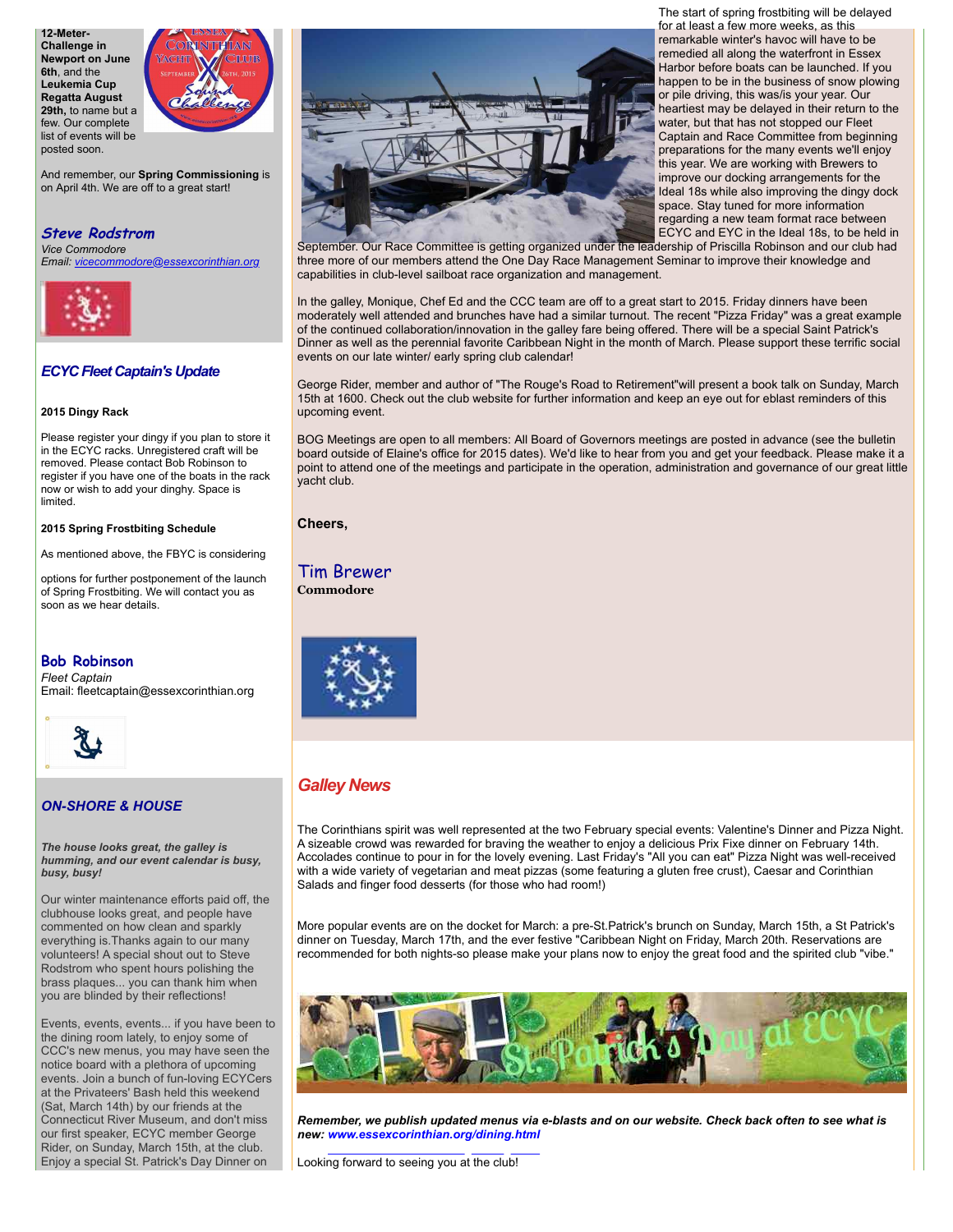Tuesday, March 17th, and celebrate Spring (no matter what the weather outside) at Caribbean Night on Friday, March 20th.

When ECYC comes out of hibernation - we do it with a bang!

See you all soon,

# **Ruth Emblin Rear Commodore**

**Email: [rearcommodore@essexcorinthian.org](mailto:rearcommodore@essexcorinthian.org)**



# *SIGN UP NOW!*



**On Sunday, March 15th, at 4 pm, ECYC member George Rider will discuss his book "The Rogue's Road To Retirement".** This lecture is the first in the 2015 ECYC Speaker Series. To reserve your spot

please contact the office by emailing

### **[ecyc@essexcorinthian.org](mailto:ecyc@essexcorinthian.org)**.

The presentation is free of charge and open to the public. The Corinthian Cafe will serve dinner following the lecture and book signing.

**Caribbean Night 2015, Friday, March 20th will be dedicated to "Caribbean Carnival".**



Please rsvp as soon as possible to Cheryl Arndt at **[events@essexcorinthian.org](mailto:events@essexcorinthian.org)** with the number of your party as well as your entree selection. For menu details please go to **[www.essexcorinthian.org/caribbean](http://r20.rs6.net/tn.jsp?e=001MkxZWO867WjHVIP97aM3Guq6fu2_yQw1NoqXWGYraxFOAUw6dTkMK0rozK5CS7jNxWLIyWRAOxB_83nhhXhp75CZiRYoMsYhHucSJPxIARCGETw5EyO2zKzpLkd82qDGjhnoy8rCC-cEbwqwsw3DJjo9FOmJK5z1)night-2015.html!**

**Tuesday, May 12th, is the date for the official Kick-Off for the 2015 Leukemia Cup Regatta season**, hosted once again at



ECYC. **Gary Jobson** will visit the club to share his experiences as an Americas Cup Sailor, as a cancer survivor and National Chairman for the Leukemia Cup Regatta. This is a fundraising event

open to the public - please invite your friends and neighbors to attend. ECYC is not only proud to be the current holder of the

Leukemia Cup (displayed in our trophy case), but also an **official sponsor** of the regatta, joining Duck Island and North Cove Yacht Clubs in their efforts to gain attention

Looking forward to seeing you at the club!

# **Hollis Barry**

*Galley Liaison*

# *Did You Know?*

**We want your feedback about our galley activities.** Please let us know what you think! Email Hollis at [galleyliaison@essexcorinthian.org](mailto:galleyliaison@essexcorinthian.org)

# **Winter Galley Hours:**

### **Lunch:**

Wednesday, Thursday, Friday and Saturday (self-service) 11.30 am to 2.00 pm

# **Dinner:**

Friday (table service) 6.00 pm to 8.30 pm

# **Brunch:**

Sunday (self-service) 11.00 am to 2.00 pm - special brunch hours on selected holidays!

## *Meet Our New Strategic Planner!*

#### Dear Fellow Members,

My name is Richard Pierce. I just joined the ECYC Board of Governors. My remit is strategic planning...

By way of background my wife (Jean) and I moved to Essex in 2011, although we were non-resident members commencing in 2009. I retired from Rio Tinto at the end of 2011. Rio Tinto is the second largest mining company in the world. It is an English/Australian company. I spent 25 years in various legal/senior managerial positions. At various points along the way I have been involved in strategic planning exercises.

With respect to what lies in front of us, much work has been done by prior Boards. Much of my task will be to synthesize and expand on what has been done before. I am currently reviewing materials detailing what has been done by other yacht clubs and flattening my learning curve as to strategic planning for non-profits generally.

I invite you to provide me with input. Together we can grow our club and tap its highest potential.

#### **Richard Pierce Strategic Planning Chair Email: [strategy@essexcorinthian.org](mailto:strategy@essexcorinthian.org)**

# *Yacht Club of the Month*

Bob and Audrey Chase visited the Nawiliwili Yacht Club (say that three times fast!) during their recent trip to Kauai. The Nawiliwili is the primary yacht club on the island. Bob was unable to do a burgee exchange this time around, but promised to do so next year.

Here is a photo of Bob in front of the yacht club.

**T erry Stewart Immediate Past Commodore Email: [pastcommodore@essexcorinthian.org](mailto:pastcommodore@essexcorinthian.org)**



*We want to know what you think about our galley!*

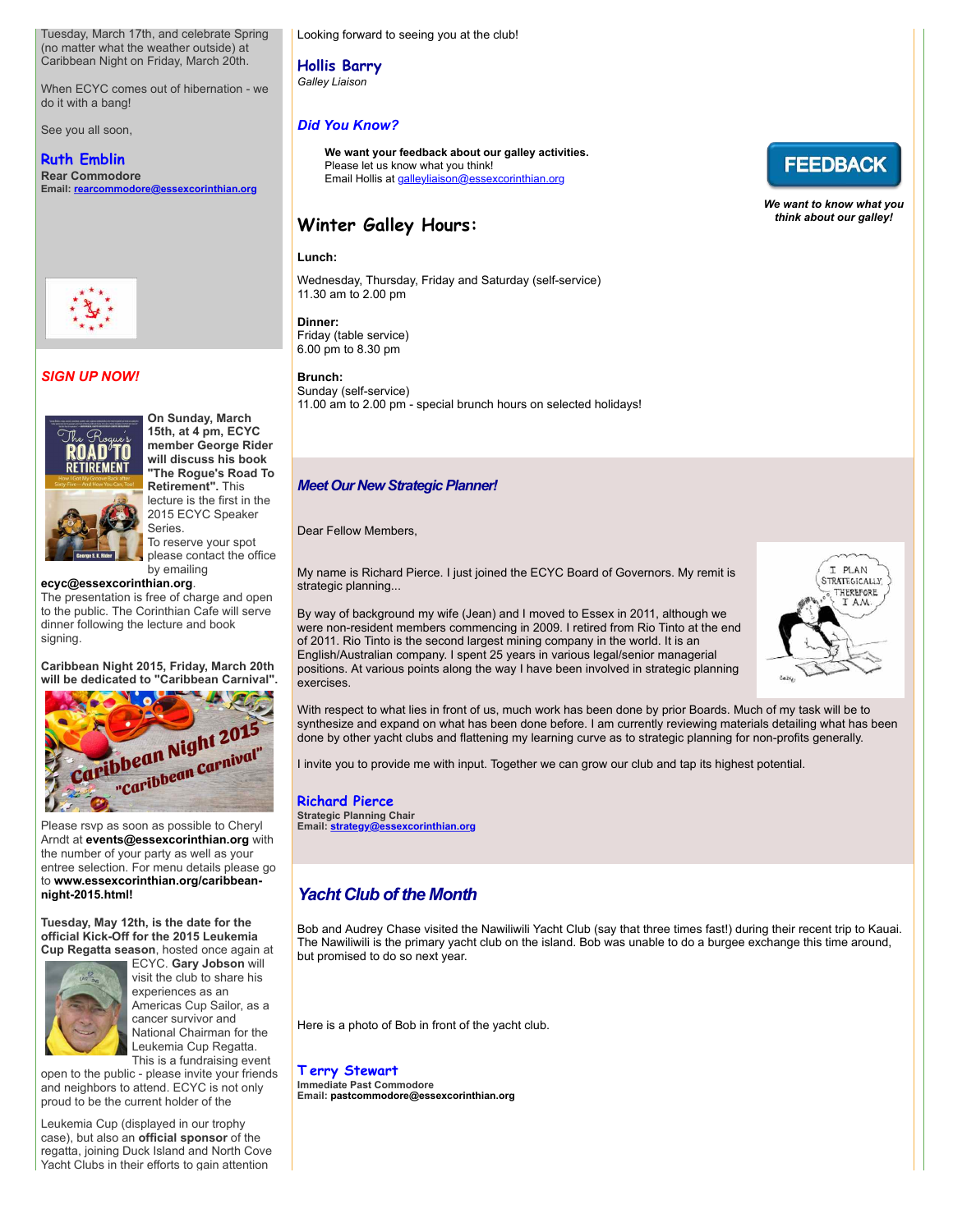Yacht Clubs in their efforts to gain attention for the life-saving work of the **Leukemia & Lymphoma Society**. Ticket information will be posted on the web shortly, and we will provide an e-blast with registration information. If you would like to register in advance, please contact Ruth Emblin at **[rearcommodore@essexcorinthian.org](mailto:rearcommodore@essexcorinthian.org)**.

Sign up now for the **2015 Eastern Connecticut 12-Meter Challenge in Newport, RI!, to be held on June 6th**! Limited space is available. While this year's "Challenge" will be spearheaded by 2014 winner North Cove Yacht Club, who will also host the post-regatta party on Sunday, June 7th, your contact at ECYC is Dave Evangelisti. Please email him at

**[12meter@essexcorinthian.org](mailto:12meter@essexcorinthian.org)**.



Stay tuned for more event announcements or refer to the bulletin board at the club! We also publish event information at our website at **[www.essexcorinthian.org](http://r20.rs6.net/tn.jsp?e=001MkxZWO867WjHVIP97aM3Guq6fu2_yQw1NoqXWGYraxFOAUw6dTkMK0rozK5CS7jNxWLIyWRAOxB_83nhhXhp75CZiRYoMsYhHucSJPxIARCryfOGV-W8zQ==)**.

#### *House Committee Update:*

The 2015 House Committee roster is complete. Many thanks to the folks for volunteering (in a few cases for relenting).

This year's committee includes:

| Chuck Grusse, Chair Bill Robbins      |                       |
|---------------------------------------|-----------------------|
| Alex Bell (Vice-Chair) Cate Beckstein |                       |
| <b>Andy Roussel</b>                   | <b>Gary Sharpe</b>    |
| George VanDrasek                      | Jeff Going            |
| Jenifer Grant                         | <b>Fd Birch</b>       |
| Ron Noe                               | <b>Steve Rodstrom</b> |
| <b>Tim Brewer</b>                     | <b>Harry Bird</b>     |
| Chris Voegeli                         | <b>Terry Stewart</b>  |
| Karen Kari                            | Dick Arndt            |
| Susan Malan                           |                       |

As mentioned in past newsletters, I will be reaching out to the committee for folks to head-up a few focus areas necessary in the running of the facility. These areas will be HVAC; Plumbing; Exterior; Interior;

Electrical. A partial list of activities coming up soon contains: refinishing the outside deck(s), outside grill maintenance, plantings & boxes, watering system, A/C installs, deck lighting & fans, outdoor tables & chairs, awning install, bulb replacements, front entrance replacement.

These are but a few of the many activities and tasks facing us in 2015. Look for calls for volunteers as we get ready to kick-off the 2015 31st year of the ECYC.

**Chuck Grusse**

**House Chair Email: [house@essexcorinthian.org](mailto:house@essexcorinthian.org)**

### *Entertainment Committee Update:*

Dick and I came home to the snow you have all been suffering through this winter and my heart goes out to you. We are slowly digging away at the accumulated snow so we can get in and out of the driveway! We did solve the problem for next year though, we are staying in Florida till Aprill

Hope you are all figuring out what you are



# *Green Tip(s) of the Month: When Life Hands You Lemons...*

Personally, I love lemons. Citrus fruit is a great remedy for the winter blues, and my shopping bag usually contains oranges, clementines, lemons, limes and whatever other assorted citrus I can get my hands on. I even grow some in my greenhouse, but my harvest is still limited because the plants are young. But back to the topic at hand. Lemons are good for juicing, and lemonade is a great remedy (cold or hot) against a winter cold. Yet lemons can do much more than just provide us with juice and garnish for our favorite cocktail.



Did you know that the natural cleaning and freshening power of lemons can actually replace toxic chemical cleaners and pesticides? We all know that lemon juice eliminates odors from your hands after cutting onions or garlic, but there is much more to these yellow powerful fruits. Here are a ten handy tips to use lemons around the house (and the boat, of course).

#### **Produce Wash**

Washing produce just under water is often not enough to get pesticides off. You could buy a pre-made wash, but why? Fill a spray bottle with a cup of water, 1/2 cup of white vinegar and a tablespoon of lemon juice for an all-natural produce wash that is a lot less expensive than the pre-made sprays.

#### **Keep Refrigerated Veggies Crisp**

Soak lettuce, celery and other green veggies in a bowl of cold water mixed with the juice of half a lemon. Dry them throughly before placing them in the fridge. You can even use this method to revive wilted greens.

#### **Fridge and Cutting Board Deodorizer**

Fridge smelling strange? Soak a few cotton balls in lemon juice and store them a few hours inside. Cutting boards absorb the juices from whatever we cut, be it herbs, garlic, fish, meat, etc. To avoid contamination, you should disinfect and deodorize them once in a while. Take some coarse salt and sprinkle it across on the board, then use a half a lemon, cut side down, to work the salt into the board. Let sit for about ten minutes, then rinse.

#### **Surface Degreaser**

Lemon juice mixed with either baking soda or a bit of dish detergent turns into a thick past that can be used to degrease just about anything, from your stovetop to inside your oven, and anywhere else you need a little more cleaning power.

#### **Chrome and Stainless Steel Polish**

Chrome and stainless steel can be cleaned by rubbing the cut side of a lemon over the surface until it shines. This will also keep it free of water spots. A little added salt will eliminate rust spots.

#### **Brighten Whites**

Bleach is not at all eco-friendly and hard on fabrics to boot. You can brighten whites by adding 1/4 to 1/2 cup of lemon juice to the wash along with your detergent.

#### **Eliminate Mildew Smell**

We all have experienced this: we take linens or blankets out of storage and realize they smell musty. The odor is caused by mildew that took up residence while in storage. Even the smallest amount of moisture in blankets, linens or other fabric items will cause mildew. Remove visible traces by making a paste from lemon juice and salt, rub it in, and let dry in the sun. Repeat until the mildew is gone. If necessary, also soak in hot water with 1/2 cup of lemon juice for an hour before putting into the washer. Just be aware that lemon juice can have a bleaching effect, so don't use too much, especially on darker fabrics.

#### **Repel Pests**

A homemade lemon juice spray repels ants, fleas, cockroaches, mice and other pests. Cut six lemons in half and boil them in a quart of water for five minutes. Let the mixtures steep overnight in a covered pot, then transfer into a clean squirt bottle. Spray the mixture anywhere in your home (and boat) where pest might get in and hide.

#### **Weed Killer**

You don't need to use toxic chemicals to kill weeds. Just spray undiluted lemon juice and soak the weed. The acidity combined with sunlight will shrivel and kill the weeds.

Microwaves sure are convenient, but can get messy at times. Splatter is often baked into all sides, and forgotten in the rush

#### **Clean the Microwave**